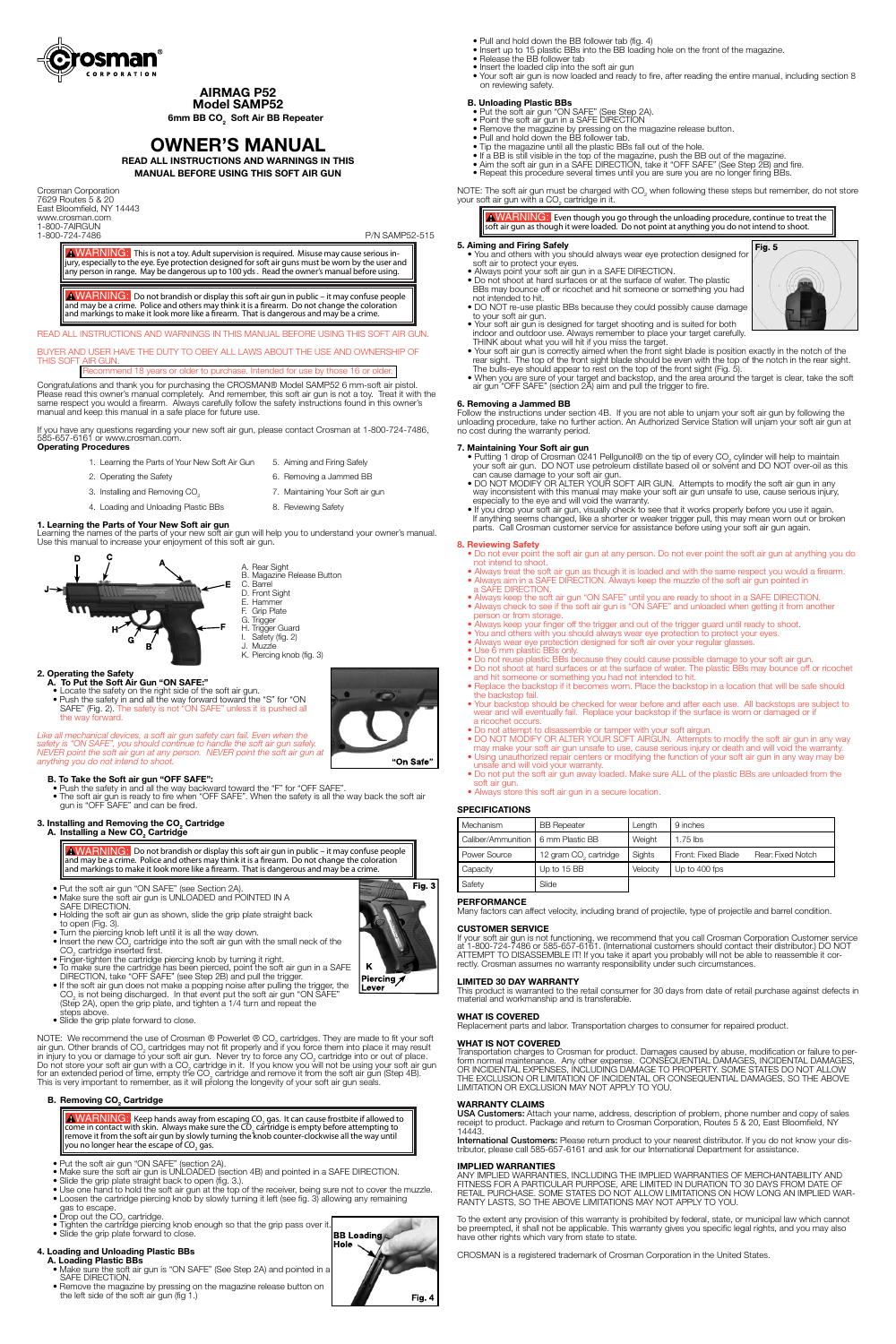

# **AIRMAG P52 Modelo SAMP52**

**Pistola de aire suave de repetición de** 

**CO2 de municiones de plástico de 6 mm MANUAL DEL PROPIETARIO LEA TODAS LAS INSTRUCCIONES Y ADVERTENCIAS DE ESTE**

**MANUAL ANTES DE USAR ESTA PISTOLA DE AIRE SUAVE**

Crosman Corporation 7629 Routes 5 & 20 East Bloomfield, NY 14443 www.crosman.com 1-800-7AIRGUN 1-800-724-7486

> **ADVERTENCIA:** Éste no es un juguete. Es necesaria la supervisión de un adulto. El uso inadecuado puede causar lesiones graves, en particular a los ojos. El usuario y todas las personas que estén al alcance del arma deben llevar protección para los ojos diseñada específicamente para armas de aire suave. Puede ser peligroso hasta a 183 metros (100 yardas). Por favor lea el manual del usuario antes de usar el arma.

> ADVERTENCIA: No blanda ni muestre esta arma de aire suave en público, puede confundir a la gente y podría ser delito. La policía y otras personas pueden pensar que se trata de un arma de fuego. No cambie la coloración o las marcas de modo que tenga un mayor parecido con un arma de fuego. Es peligroso y podría tratarse de un delito.

LEA TODAS LAS INSTRUCCIONES Y ADVERTENCIAS DE ESTE MANUAL ANTES DE USAR ESTA ARMA DE AIRE SUAVE

#### EL COMPRADOR Y EL USUARIO TIENEN EL DEBER DE OBEDECER TODAS LAS LEYES RELATIVAS AL USO Y PROPIEDAD DE ESTA ARMA DE AIRE SUAVE.

Se recomienda que la persona tenga 18 años o más para comprarla. Diseñada para ser usada por personas de 16 años de edad o mayores.

Como todos los dispositivos mecánicos, el seguro de las armas de aire suave puede fallar. Incluso con el seguro activado ("ON SAFE"), debe seguir manipulando con seguridad la pistola de aire suave. NUNCA apunte la pistola de aire suave a una persona. NUNCA apunte con la pistola de aire suave a nada a lo que no tenga intención de dispararle

Felicitaciones y gracias por comprar la pistola de aire suave CROSMAN® Modelo SAMP52 de 6 mm. Por favor lea por completo este manual del usuario. Y recuerde, esta pistola de aire suave no es un juguete. Trátela con el mismo respeto que le tendría a un arma de fuego. Siempre siga cuidadosamente las instrucciones de seguridad que se encuentran en este manual del propietario y consérvelo en lugar seguro para utilizarlo en el futuro.

Si tiene preguntas sobre su nueva pistola de aire suave, comuníquese con Crosman al 1-800-724-7486, al 585- 657-6161 o www.crosman.com. **Procedimientos de operación**

# 1. Aprender las partes de su nueva pistola de aire suave 5. Apuntar y disparar con seguridad 2. Operación del seguro 6. Extracción de una munición atorada

- 3. Instalación y extracción del cartucho de CO<sub>2</sub> 7. Mantenimiento de su pistola de aire suave
- 4. Carga y descarga de las municiones de plástico 8. Revisión de la seguridad

# **1. Aprender las partes de su nueva pistola de aire suave**

Aprenderse los nombres de las partes de su nueva pistola de aire suave le ayudará a entender el manual del propietario. Use este manual para aumentar su disfrute de esta pistola de aire suave.



#### **2. Operación del seguro**

- **A. Para activar el seguro de la pistola de aire suave ("ON SAFE"):** • Encuentre el seguro del lado derecho de la pistola de aire suave.
- Empuje el seguro totalmente hacia adelante hacia la "S" para activarlo ("ON

SAFE") (Fig. 2). El seguro no está activado ("ON SAFE") a menos que se haya empujado completamente hacia adelante.



 $Fig. 2$ 

- **B. Para desactivar el seguro de la pistola de aire suave ("OFF SAFE")**
- Empuje el seguro totalmente hacia atrás hacia la "F" para desactivarlo ("OFF SAFE"). • La pistola de aire suave está lista para dispararse cuando está con seguro desactivado ("OFF SAFE"). Cuando el seguro esté totalmente hacia atrás, la pistola de aire está "OFF SAFE" (con seguro desactivado) y puede dispararse.

# **3. Instalación y extracción del cartucho de CO2**

# **A.** Instalación de un nuevo cartucho de CO<sub>2</sub>

**ADVERTENCIA:** Los cartuchos de CO<sub>2</sub> pueden estallar a temperaturas por encima de los 48.9°C (120°F). No los mutile ni incinere. No los exponga al calor ni almacene los cartuchos de  $\mathsf{CO}_2$  a temperaturas por encima de los 48.9°C (120°F).

- Active el seguro de la pistola de aire suave ("ON SAFE") (consulte la Sección 2A).
- Cuide que la pistola esté DESCARGADA y apuntada en una DIRECCIÓN SEGURA.
- Sosteniendo la pistola de aire como se muestra, deslice la placa de la cacha

ADVERTENCIA: Aunque haya realizado el procedimiento de descarga, siga tratando la pistola de aire suave como si estuviera cargada. No apunte a nada a lo que no tenga intención de dispararle.

- directamente hacia atrás para abrirla (Fig. 3).
- Gire la perilla perforadora a la izquierda hasta que esté totalmente abajo.
- $\bullet$  Introduzca el nuevo cartucho de CO<sub>2</sub> en la pistola de aire empezando por el cuello estrecho del cartucho de  $CO<sub>2</sub>$ .
	- Apriete a mano la perilla perforadora del cartucho girándola hacia la derecha.
- Para asegurarse de que se haya perforado el cartucho, apunte la pistola de aire EN UNA DIRECCIÓN SEGURA, desactive el seguro ("OFF SAFE") (vea el Paso 2B) y tire del gatillo.
- Si la pistola de aire no hace un sonido similar a un taponazo después de oprimir el gatillo, no se está descargando el CO<sub>2</sub>. En tal caso, active el seguro de la pistola de aire ("ON SAFE") (Paso 2A), abra la placa de la cacha, apriete 1/4 de vuelta y repita los pasos arriba indicados.
	- Deslice la placa de la cacha hacia adelante para cerrarla.

NOTA: Recomendamos el uso de cartuchos de CO $_{2}$  Crosman® Powerlet®. Están fabricados para ajustarse a su pistola de aire. Es posible que otras marcas de cartuchos de CO<sub>2</sub> no se ajusten correctamente, y si los fuerza para colocarlos puede producirle lesiones o dañar la pistola de aire. Nunca intente forzar un cartucho de CO<sub>2</sub> para meterlo o sacarlo. No almacene la pistola de aire suave con un cartucho de CO2 en su interior. Si sabe que no va a usar la pistola de aire durante mucho tiempo, vacíe el cartucho de CO<sub>2</sub> y extráigalo de la pistola de aire (Paso 4B). Es muy importante que recuerde esto, ya que aumentará la vida útil de los sellos de la pistola de aire.

#### **B.** Extracción del cartucho de CO<sub>2</sub>

**ADVERTENCIA:** Mantenga las manos alejadas del gas CO<sub>2</sub> que escapa. Puede causar congelación si se le permite que entre en contacto con la piel. Asegúrese siempre de que el cartucho de CO<sub>2</sub> esté vacío antes de intentar extraerlo de la pistola de aire, hágalo girando lentamente la perilla en sentido contrario al de las manecillas del reloj completamente hasta que ya no escuche el escape de gas de CO<sub>2</sub>.

- Poner una gota de aceite Crosman 0241 Pellgunoil® en la punta de cada cilindro de CO<sub>2</sub> le ayudará a mantener su pistola de aire suave. NO use aceites o solventes basados en destilados de petróleo y NO aceite en exceso, ya que esto puede dañar la pistola de aire suave.
	- NO MODIFIQUE NI ALTERE LA PISTOLA DE AIRE SUAVE. Los intentos de modificar la pistola de aire de cualquier forma pueden hacer que no sea seguro usarla, ocasionar graves lesiones, especialmente en los ojos, y anulará la garantía.
	- Si la pistola de aire suave se cae, revise visualmente que funcione correctamente antes de volverla a usar. Si parece que cualquier cosa ha cambiado, como que el gatillo está más suave o más duro, puede ser indicación de piezas desgastadas o rotas. Llame al Servicio al cliente de Crosman para obtener ayuda antes de volver a usar su pistola de aire suave.

- Nunca apunte la pistola de aire suave a una persona. Nunca apunte con la pistola de aire suave a nada a lo que no tenga intención de dispararle.
- Siempre trate la pistola de aire suave como si estuviera cargada y con el mismo respeto que le tendría a un arma de fuego.
- Apunte siempre en una DIRECCIÓN SEGURA. Mantenga siempre el cañón de la pistola de aire suave apuntado en DIRECCIÓN SEGURA.
- Mantenga siempre la pistola de aire suave en la posición "ON SAFE" (Seguro activado) hasta que esté listo para disparar en una DIRECCIÓN SEGURA.
- Siempre compruebe que la pistola de aire suave tenga el seguro activado ("ON SAFE") y esté descargada al recibirla de otra persona o al sacarla después de estar guardada.
- Mantenga siempre el dedo apartado del gatillo y fuera del guardamonte hasta que esté listo para disparar.
- Usted y las demás personas deben usar siempre protección ocular para proteger sus ojos.
- Use siempre sobre sus anteojos normales una protección ocular diseñada para aire suave.
- Use solamente municiones de plástico de 6 mm.
- No reutilice las municiones de plástico, ya que podrían causarle daños a su pistola de aire suave.
- No dispare a superficies duras o a la superficie del agua. Las municiones de plástico pueden rebotar y golpear a alguien o algo que usted no tena intención de golpear.
- Reemplace el respaldo si se desgasta. Coloque el respaldo en un lugar que sea seguro en caso de que falle el respaldo.
- Debe revisarse el desgaste del respaldo antes y después de cada uso. Todos los respaldos se desgastan y eventualmente dejarán de servir. Reemplace el respaldo si la superficie está desgastada o dañada, o si rebota la munición.
- No intente desarmar la pistola aire suave ni la manipule indebidamente.
- NO MODIFIQUE NI ALTERE SU PISTOLA DE AIRE SUAVE. Los intentos de modificar la pistola de aire de cualquier forma pueden hacer que no sea seguro usarlo, ocasionar graves lesiones o la muerte, y anular la garantía.
- El uso de centros de reparaciones no autorizados o la modificación de las funciones de la pistola de aire suave en cualquier forma puede ser inseguro y anulará la garantía.
- No guarde la pistola de aire suave cargada. Asegúrese de que TODAS las municiones de plástico se hayan descargado de la pistola de aire suave. he esta pistola de aire suave en un sitio seguro.

- Active el seguro de la pistola de aire suave ("ON SAFE") (sección 2A).
- Cuide que la pistola esté DESCARGADA (sección 4B) y apuntada en una DIRECCIÓN SEGURA.
- Deslice la placa de la cacha directamente hacia atrás para abrirla (fig. 3.).
- Use una mano para sostener la pistola en la parte superior del receptor, cuidando de no tapar la boca del cañón.
- Afloje la perilla perforadora del cartucho girándola lentamente a la izquierda (vea la fig. 3) dejando que escape el gas que pudiera quedar.
- $\bullet$  Deje caer el cartucho de CO<sub>2</sub>.
	- Apriete la perilla perforadora del cartucho lo suficiente para que la cacha pase por encima de ella.
	- Deslice la placa de la cacha hacia adelante para cerrarla.

#### **4. Carga y descarga de las municiones de plástico**

#### **A. Carga de las municiones de plástico**

 • Cuide que esté activado el seguro de la pistola de aire suave ("ON SAFE") (vea el Paso 2A) y que esté apuntada en una DIRECCIÓN SEGURA.

Seguro Deslizador

- Quite el cargador oprimiendo el botón liberador del cargador que está del lado izquierdo de la pistola de aire suave (fig.1).
- Tire hacia abajo la lengüeta seguidora de municiones y manténgala así (fig. 4) • Inserte hasta 15 municiones de plástico en el orificio de carga de municiones que está en la parte delantera del cargador.
- Libere la lengüeta seguidora de municiones.
- Introduzca el cargador lleno en la pistola de aire suave
- Su pistola de aire suave está ahora cargada y lista para disparar, después de leer todo el manual, incluida la Sección 8 sobre la revisión de seguridad. **B. Descarga de las municiones de plástico**
- Active el seguro de la pistola de aire suave ("ON SAFE") (vea el Paso 2A).
- Apunte la pistola de aire suave en una DIRECCIÓN SEGURA
	- Quite el cargador oprimiendo el botón liberador del cargador.
	- Tire hacia abajo la lengüeta seguidora de municiones y manténgala así.
	- Incline el cargador hasta que todas las municiones de plástico hayan caído por el orificio. • Si aún se ve una munición en la parte superior del cargador, empújela con una baqueta para sacarla del cargador.
	- Apunte la pistola de aire en una DIRECCIÓN SEGURA, desactive el seguro ("OFF SAFE") (vea el paso 2B) y dispare.
	- Repita este procedimiento varias veces, hasta estar seguro de que ya no está disparando municiones.

NOTA: La pistola de aire debe estar cargada con CO<sub>2</sub> al seguir estos pasos, pero recuerde que no debe almacenar la pistola de aire suave con un cartucho de CO $_2^{'}$  en su interior.

## **5. Apuntar y disparar con seguridad**

- Usted y las demás personas deben siempre usar protección ocular diseñados para armas de aire suave con objeto de proteger sus ojos.
- Siempre apunte la pistola de aire suave en una DIRECCIÓN SEGURA
- No dispare a superficies duras o a la superficie del agua. Las municiones de plástico pueden rebotar y golpear a alguien o algo que usted no tena intención de golpear.
- NO reutilice las municiones de plástico, ya que podrían causarle daños a su pistola de aire suave.
- Su pistola de aire suave está diseñada para tiro al blanco y es adecuada para usarla bajo techo o al aire libre. Recuerde siempre colocar su blanco con
- cuidado. PIENSE en lo que puede golpear si no atina al blanco.
- El arma de aire suave está apuntada correctamente cuando la hoja de la mira delantera está posicionada exactamente en la ranura de la mira trasera. La parte superior de la hoja de la mira delantera debe estar nivelada con la parte superior de la muesca de la mira trasera. La diana debe verse como si descansara encima de la mira delantera (Fig. 5).
- Cuando esté seguro de su blanco y respaldo, y no haya gente en el área alrededor del blanco, desactive el seguro de la pistola de aire suave (póngalo en "OFF SAFE") (sección 2A) y tire del gatillo para disparar.

# **6. Extracción de una munición atorada**

Siga las instrucciones de la sección 4B. Si no puede desatascar la pistola de aire siguiendo el procedimiento de descarga, no haga nada más. Una Estación de servicio autorizada desatascará su pistola de aire sin costo durante el período de garantía.

#### **7. Mantenimiento de su pistola de aire suave**

## **8. Revisión de la seguridad**

# **ESPECIFICACIONES**

| Mecanismo          | De repetición de municiones              | Longitud     | 9 pulgadas                                         |
|--------------------|------------------------------------------|--------------|----------------------------------------------------|
| Calibre/Municiones | Municiones de plástico de 6 mm           | I Peso       | 1.75 libras                                        |
| Fuente de poder    | Cartucho de CO <sub>2</sub> de 12 gramos | <b>Miras</b> | Trasera: De ranura fija<br>Delantera: De hoja fija |
|                    |                                          |              |                                                    |
| Capacidad          | Hasta 15 municiones                      | Velocidad    | hasta 400 pps                                      |









# **DESEMPEÑO**

Muchos factores afectan la velocidad, incluida la marca del proyectil, el tipo de proyectil y las condiciones del cañón.

# **SERVICIO AL CLIENTE**

Si su rifle de aire suave necesita una reparación, le recomendamos que llame a Servicio al cliente de Crosman Corporation al 1-800-724-7486 o al 585-657-6161. (Los clientes internacionales deben ponerse en contacto con su distribuidor.) ¡NO INTENTE DESARMARLO! Si lo desarma, probablemente no podrá volver a armarlo correctamente. Crosman no asume ninguna responsabilidad de garantía bajo tales circunstancias.

#### **GARANTÍA LIMITADA POR 30 DÍAS**

Este producto está garantizado para el comprador al menudeo durante 30 días a partir de la fecha de compra al menudeo contra defectos en materiales y mano de obra, y es transferible.

### **QUÉ ESTÁ CUBIERTO**

Refacciones y mano de obra. Cargos del transporte del producto reparado al consumidor.

## **QUÉ NO ESTÁ CUBIERTO**

Cargos de transporte del producto a Crosman. Los daños ocasionados por mal uso, modificación o negligencia en la realización del mantenimiento normal. Cualquier otro gasto. DAÑOS CONSECUENCIALES O INCIDEN-TALES, O GASTOS INCIDENTALES INCLUIDOS LOS DE DAÑOS A LA PROPIEDAD. ALGUNOS ESTADOS NO PERMITEN LA EXCLUSIÓN O LIMITACIÓN DE DAÑOS INCIDENTALES O CONSECUENCIALES, DE MODO QUE ES POSIBLE QUE LA LIMITACIÓN ANTES SEÑALADA NO SE LE APLIQUE A USTED.

#### **RECLAMACIONES POR GARANTÍA**

Clientes de los EE.UU.: Adjunte al producto su nombre, dirección, descripción del problema, número telefónico y una copia del recibo de ventas. Empáquelo y devuélvalo a Crosman Corporation, Routes 5 & 20, East Bloomfield, NY 14443.

Clientes internacionales: devuelva el producto a su distribuidor más cercano. Si no conoce a su distribuidor, llame al 585-657-6161 y pida hablar con nuestro departamento internacional (International Department) para obtener ayuda.

# **GARANTÍAS IMPLÍCITAS**

CUALQUIER GARANTÍA IMPLÍCITA, INCLUIDAS LAS GARANTÍAS IMPLÍCITAS DE COMERCIABILIDAD E IDO-NEIDAD PARA UN PROPÓSITO EN PARTICULAR, TIENEN UNA DURACIÓN LIMITADA DE 30 DÍAS A PARTIR DE LA FECHA DE LA COMPRA AL MENUDEO. ALGUNOS ESTADOS NO PERMITEN LIMITACIONES SOBRE LA DURACIÓN DE UNA GARANTÍA IMPLÍCITA, DE MODO QUE ES POSIBLE QUE LAS LIMITACIONES ANTES INDICADAS NO SE LE APLIQUEN A USTED.

En la medida en que cualquier disposición de esta garantía esté prohibida por leyes federales, estatales o municipales que no puedan invalidarse, no será aplicable. Esta garantía le otorga derechos legales concretos y es posible que tenga también otros derechos que varían según el estado.

CROSMAN es una marca comercial registrada de Crosman Corporation en los Estados Unidos.